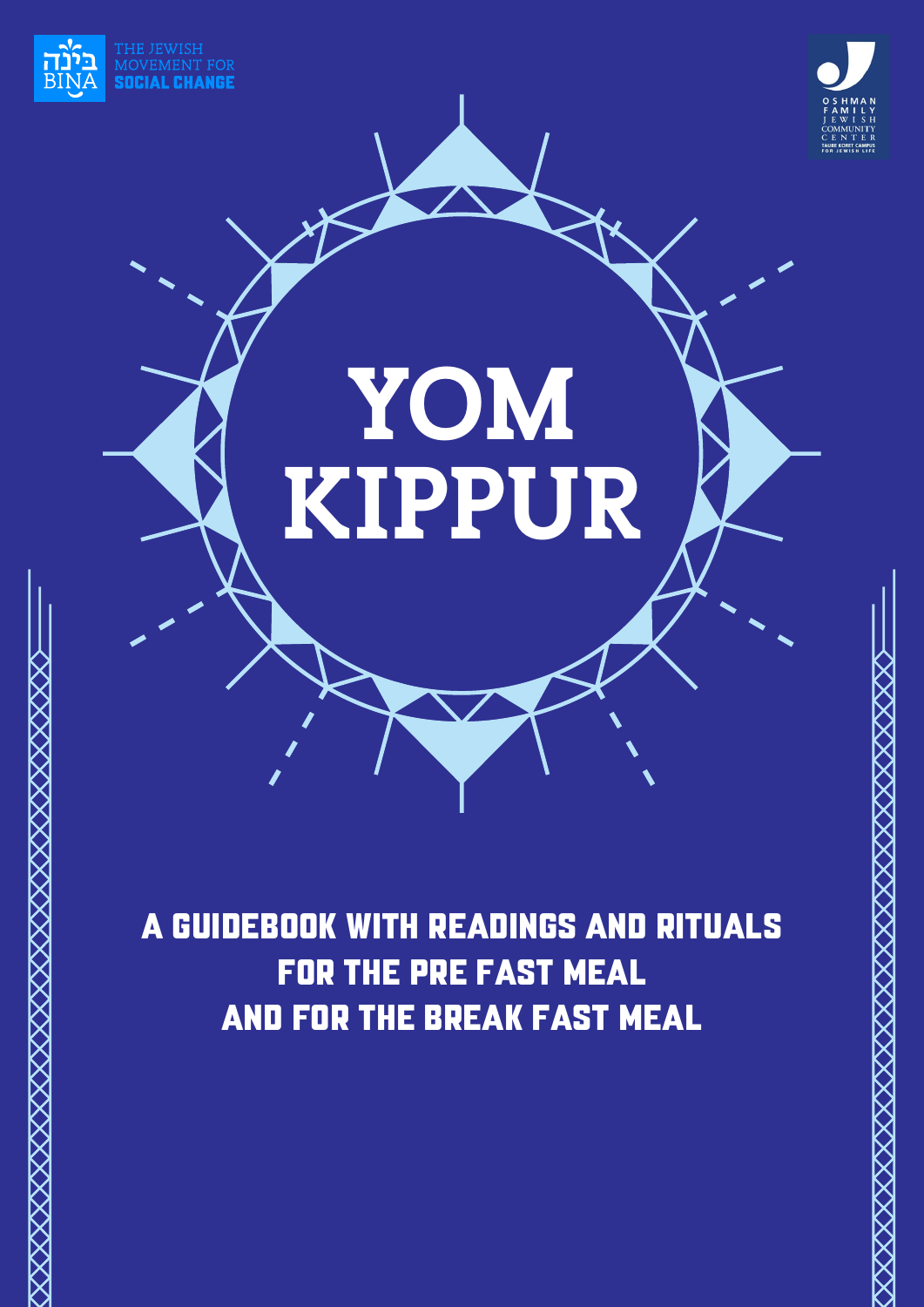### **The Pre Fast Meal**

**A Guide with Readings and Rituals for the Yom Kippur Pre Fast Meal**

The sun is setting and Yom Kippur is about to begin. Yom Kippur is translated as "The Day of Atonement" and this title tells you a little about what the next 25 hours will bring. Yom Kippur is a day meant for individual and communal introspection and is an opportunity in the Jewish year for offering forgiveness to yourself and others. There are many ways to set There are many ways to set the tone for this kind of day. Fasting is one tool we use. This guide also suggests other rituals that might serve to make the day meaningful as well. Since the holiday is bookended by two meals, you can spend time at these dinner-gatherings evoking the holiday's mood and themes.

As you sit down to eat this evening's meal, perhaps before a daylong fast, you can take a few moments to set the tone for the upcoming day. Maybe you have time for a phone call to a loved one, someone from whom you want to ask forgiveness for something that happened last year. Or, perhaps you have a few private regrets that are on your mind. Now is the time to write them down on paper. And if you want, rip that note to shreds. (Or burn it! Or throw it in water!) You and your family and friends can even do this act together before you sit down to eat.

A big meal awaits with your favorite Jewish foods to sneak in before the sun sets. But tonight, the dishes will taste different as you imagine their serving as the energy you will need for the next day's challenging work on yourself and your relationships.

When you sit down at this pre-holiday meal tonight, you and your family and friends have the opportunity to get ready for the day to come. This guide provides some readings and rituals that can help you feel the spirit of the holiday.

**Whatever tomorrow brings, tonight is still yours for the making.**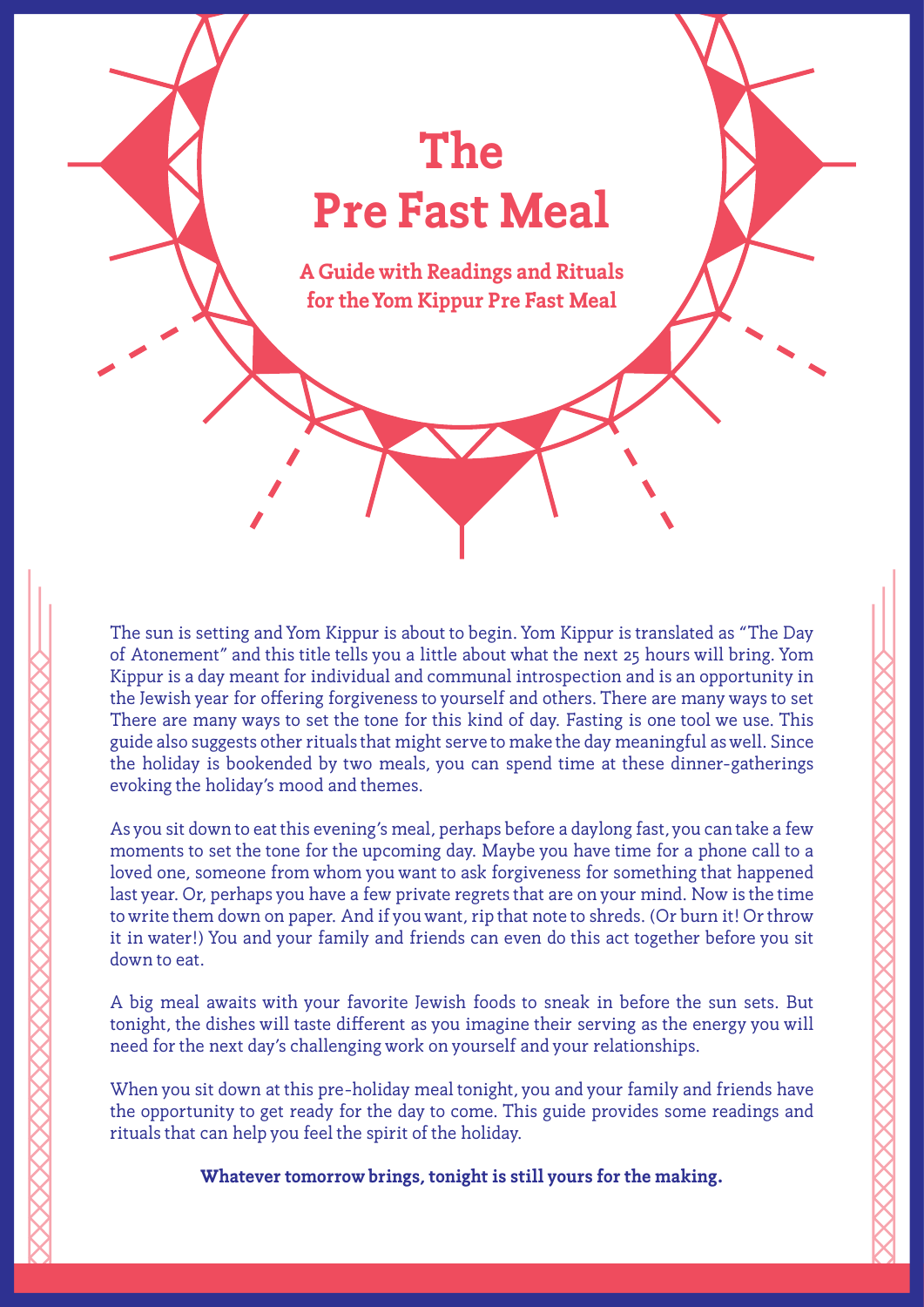# **A Selection of Readings**

**These poetic excerpts are meant to evoke some of Yom Kippur's most important themes. We suggest you read them aloud or to yourself when you are about to sit down to eat.**

The waters cannot return in repentance The waters cannot return in repentance To where would they return? To the faucet, the sources, the ground, the roots, the cloud, the sea, into my mouth? The waters cannot return in repentance, every place is their seas days of old, their waters of old, every place a beginning and end, and a beginning. Yehuda Amichai Remorse—is Memory—awake— Her Parties all astir— A Presence of Departed Acts— At window—and at Door— Its Past--set down before the Soul And lighted with a Match— Perusal—to facilitate— And help Belief to stretch— Emily Dickinson **Guiding Questions:** How is the symbolism of water used in this poem? What might the waters teach us about our own capacity for repentance? **Guiding Questions:** What is the relationship between memory and reflection? How can we use the past to create the future? Out of nothing I became a being, and from a being I shall be nothing -- but until then I rejoice, a mote in Your world, a spark in Your seeing. **Guiding Questions:** How might we acknowledge the

Charles Rezniko

cycles of life today in particular? How do you imagine Yom Kippur's demonstrating the complicated truth of a person's simultaneous significance and insignificance?

Is this the fast I desire: a day for men to starve their bodies? Is it bowing heads like a bulrush and lying in sackcloth in ashes? Do you call that a fast, a day when the LORD is favorable? No! This is the fast I desire: to unlock the chains of wickedness, and to untie the cords of the yoke! To let the oppressed go free! To break off every yoke! It is to share your bread with the hungry and to take the wretched poor into your home. When you see the naked, to clothe him. And not to hide yourself from your own kin. (Isaiah 58:5-7, traditionally read in synagogues on Yom Kippur)

**Guiding Questions:** What are some of the injustices in our community and world today that need to be addressed? How can we use Yom Kippur to bring attention to rectifying those injustices?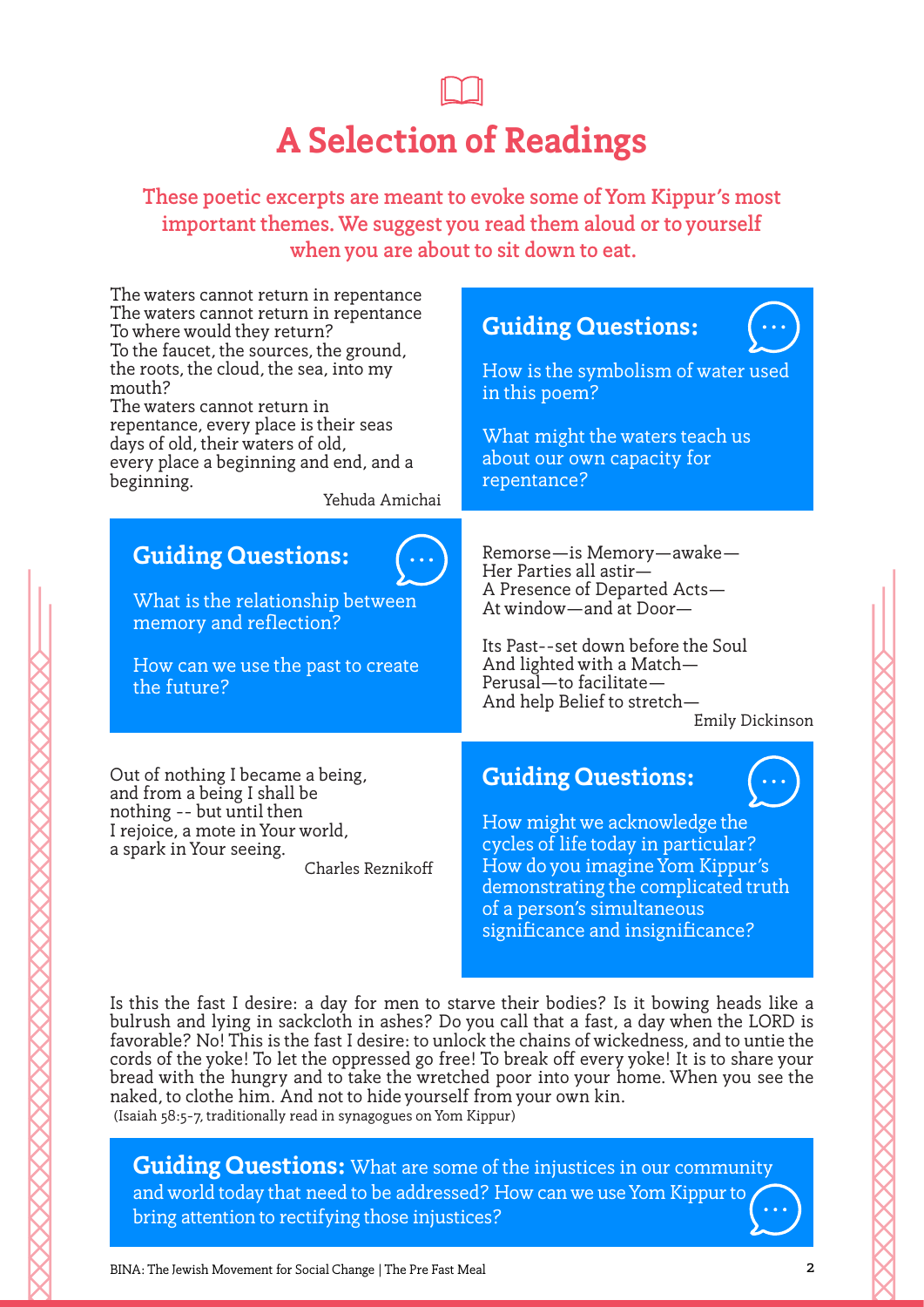

### **Blessings Before the Meal**

**Yom Kippur is sometimes called in Hebrew "Shabbat Shabbaton," "Sabbath of Sabbaths," the idea being that Yom Kippur is the holiest Sabbath of all. We suggest reciting the traditional Shabbat blessings at the start of Yom Kippur's pre-fast meal in order to welcome the holiday into our homes. We invite you to use these traditional blessings or alternatives, or words of your own, or no words at all.**

### **Blessing of the Children/Friends**

**Traditionally, the person saying the blessing places two hands on the heads or shoulders of those receiving the blessing. Holding hands works too.**

**יְבָרֶכְךָ יִי וְיִשְׁמְרֶךְ May God bless you and guard you** (Alternative: My you find blessings and protection from all who love you)

**ָ וִ ֻ יחנֶּך ָנָ ֵ יו אלֶיך יָ ֵא ּ ר יי פ May God show you favor and be gracious to you** (Alternative: May you find favor and grace in this world)

 **ָׁ שלום ָ וְיָ ֵשׂם לְך ָנָ ֵ יו אלֶיך יִ ָּשׂ ּ א יי פ May God show you kindness and grant you peace** (Alternative: May you experience kindness and peace.)

### **Blessing over the Candles**

**Traditionally, two candles are lit. Those reciting the blessing might cover their eyes.** 

בָּרוּך אַתָּה יי אֱלֹהֵינוּ מֶלֶךְ הָעוֹלָם אַשֶׁר קִדְשָנוּ בְּמִצְוֹתָיו וְצִוָנוּ לְהַדְלִיק נֵר שֶל שַבָּת **Blessed are You, God, Ruler of the universe, who sanctified us with the commandment of lighting Shabbat candles.**

Alternative: Blessed be the memory of our ancestors who passed on to us traditions of sanctifying life and time, and of lighting the candles of Shabbat.

### **Blessing over the Wine**

**Traditionally, the wine cup is held and raised during the blessing.** 

בָּרוּךְ אַתָּה יי אֱלהֵינוּ מֶלֶךְ הָעולָם בּורֵא פְּרִי הַגָּפֶן **Blessed are You, God, Ruler of the universe, who creates the fruit of the vine.** Alternative: Blessed be the world that produces such fruit, and the hands that labored to turn such fruit into wine.

### **Blessing over the Bread**

**Traditionally, a braided, round challah is used, but any bread will do.** 

 **ָ העוֹלָ ַ ם ה ּמוֹצִיא לֶ ֶח ִ ם מ ָ ן ה ָאֶרץ ּת ֱ ה יי א ֵלהינוּ ֶ מלֶך ַ א ָ ָּרוּך ב Blessed are You, Lord our God, Ruler of the universe, who has brought forth bread from the earth.**  Alternative: Blessed be the world that produces such grain, and the hands that labored to turn such grain into bread.

BINA: The Jewish Movement for Social Change | The Pre Fast Meal 3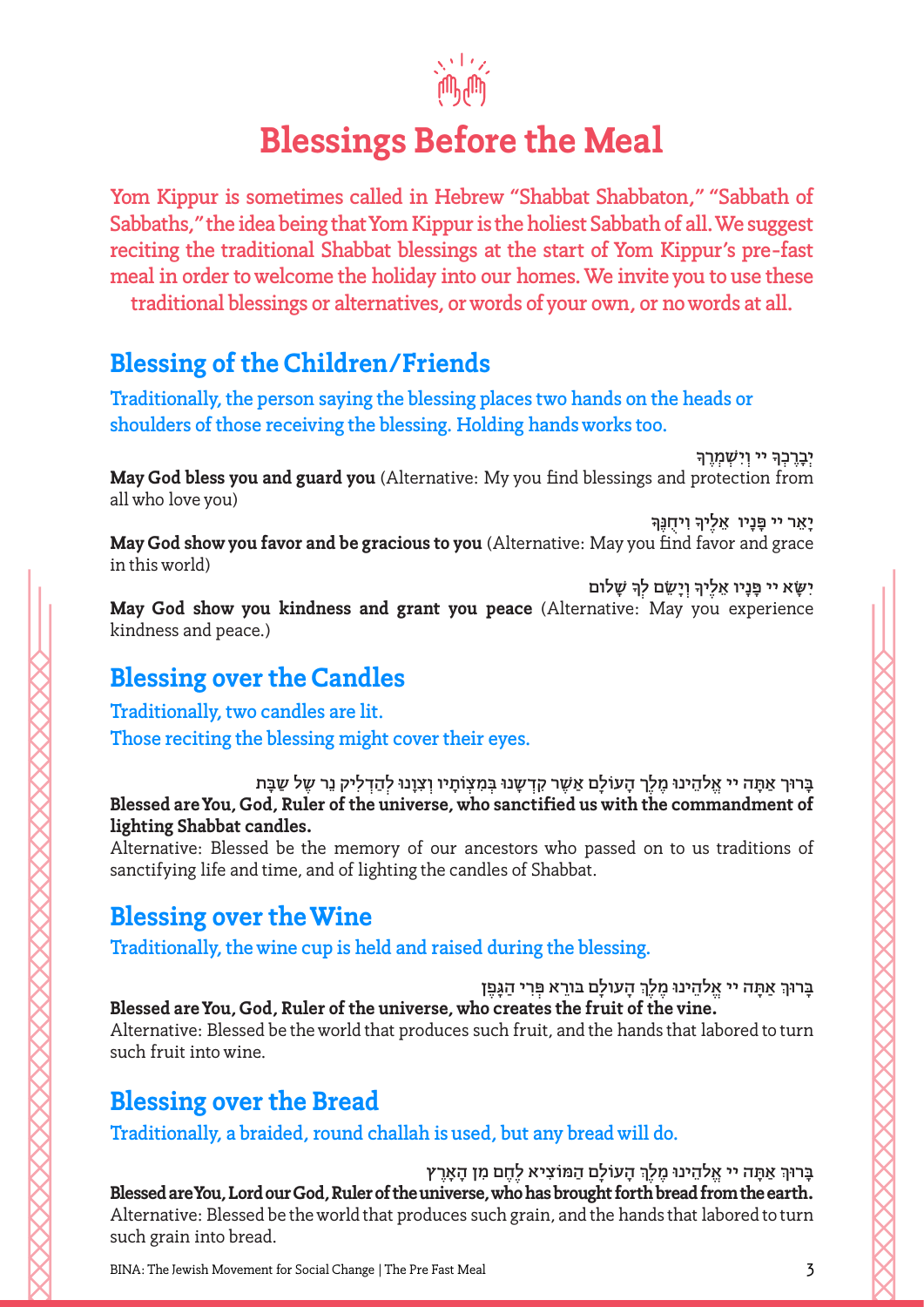### **Some Traditions For You To Try**

### **Tashlich**

Before Yom Kippur begins, it is traditional to throw pieces of bread into a body of water. Each piece of bread represents a regret from the past year. When the bread dissolves in the water, we imagine that our regrets are dissolving too. Before you sit to eat your pre-fast meal, you might gather together and write your regrets on notes of paper. You can then rip the notes and throw them into water (or burn them if you prefer) to symbolize a new start for a new year.

### **Removing the Challah**

When you finish eating, you can take the bread off you dinner bread plate and put it out of sight. On the empty bread plate, lay some books and cover these with a cloth, as you would cover challah with a cloth. Leave the covered books in the center of the table. This can be a symbol for you that we honor this day not with food and drink, but with words - with study and prayer, with apologies and intentions.

### **Standing at the Threshold**

It is told of the radical secular Hebrew writer, Yosef Hayim Brenner, that he would walk to synagogue on Yom Kippur with his friend, the Hebrew writer, Shai Agnon, and with the Rabbi, Rav Avraham Yitzkhak HaCohen Kook, but that Brenner himself would not in fact enter the house of worship. Instead, he would stand in the doorway between the street and the prayerful congregation, watching and listening but never crossing into the space of the religious. We might take this as a precedent in our own contemporary secular Jewish lives—we may not feel comfortable in synagogue, but to be a secular Jew is to stand on the threshold between multiple worlds. This then is something we might do as a Yom Kippur ceremony itself: to stand in the doorway as a ritual symbol of our feelings of betwixedness.

### **Kol Nidre**

If you are not planning to attend Yom Kippur services, you might still want to read the famous poem that opens the Yom Kippur prayers. The "Kol Nidre" poem is surprising: it actually annuls all the vows that we are about to make! "Kol Nidre" protects us in case we are not able to fulfill our intentions. The poem is an opportunity to remind ourselves that even our best laid plans can often not work out. We are still human, after all. Forgive yourself too.

**All vows we are likely to make, all oaths and pledges we are likely to vow, or swear, or consecrate, or prohibit upon ourselves between this Yom Kippur and the next Yom Kippur, we publicly renounce. Let them all be relinquished and abandoned, null and void, neither firm nor established. Our vows are no longer vows, our prohibitions are no longer prohibitions, and our oaths are no longer oaths.**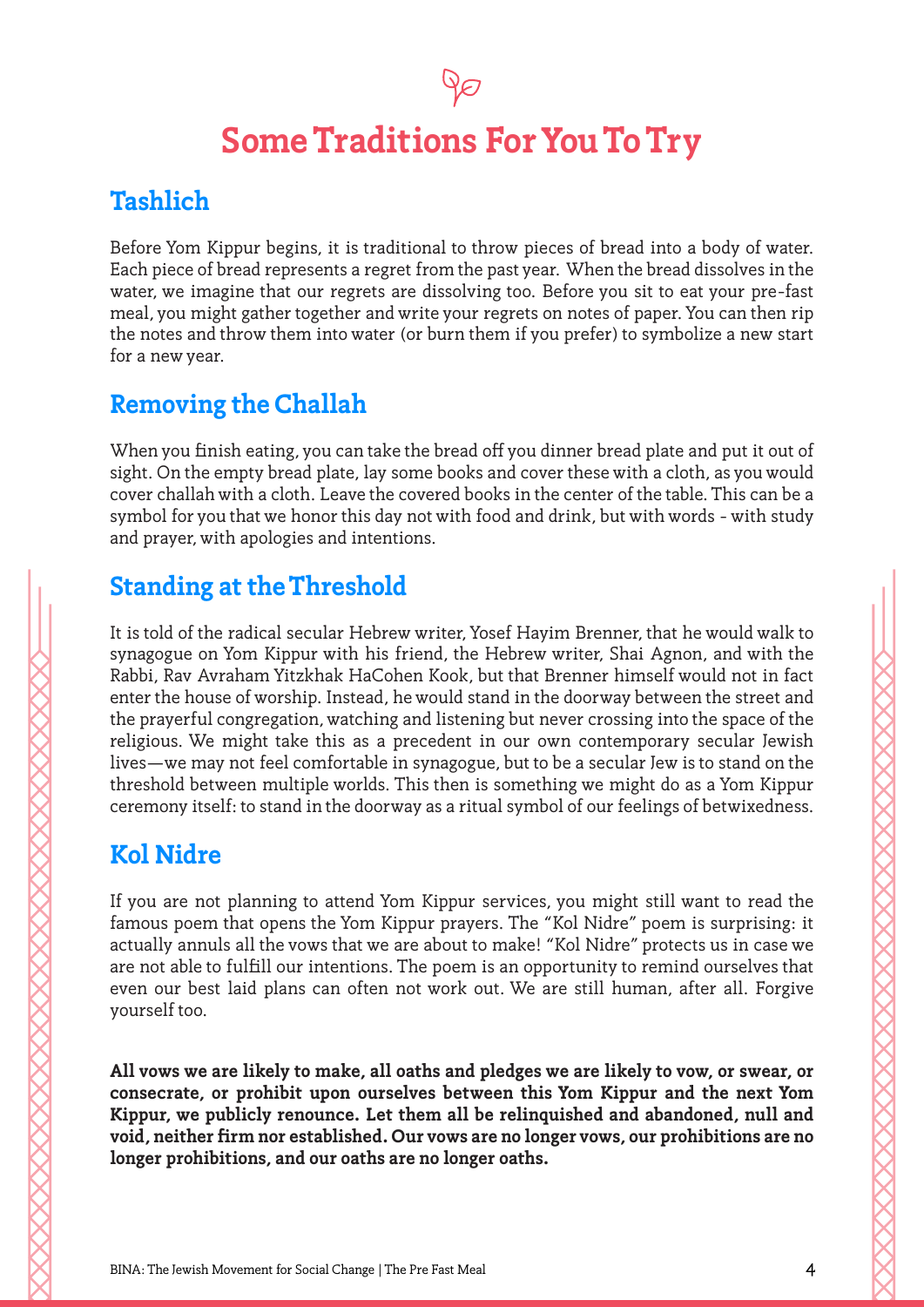### **Breaking The Fast**

**A Guide with Rituals and Readings for the Yom Kippur BreakFast Meal**

You are just moments away from breaking the fast! Yom Kippur Break Fast is often a celebratory gathering, centered on the meal. It is a time dedicated to eating with family and friends. Whether you have fasted or not, before you dig in, consider taking just a few minutes to make sure you close out the holiday with purpose. This Break Fast guide provides readings and rituals that can help you bring in this brand new year in a way that honors the day's worth of fasting and reflection that you are about to complete.

This meal is a transition from one "honored moment" to another "honored moment" -- in this case, to transition from the Day of Atonement to your whole year to come. In these final seconds, you acknowledge that both states of being are worth your attention and care.

If you fasted (however you "fasted"), take a moment before you eat that first bite of food for a final reflection. Say to yourself: "I did it. It was hard. And now I need my strength. I want to make sure I can be my best self in this next year."

**May it be a good year for us all.**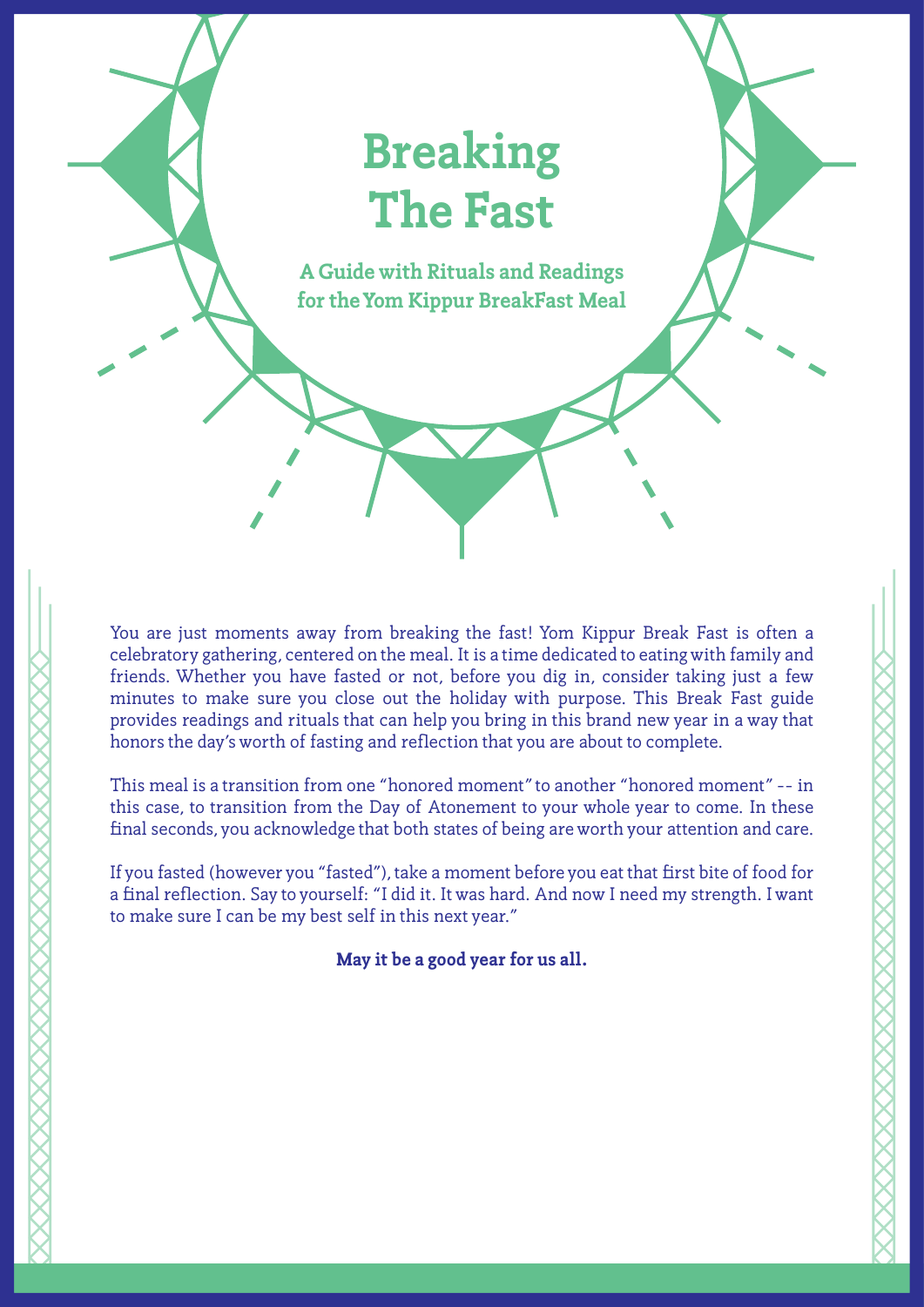## **A Selection of Readings**

**This poem is meant to evoke some of the themes of the Yom Kippur closing service, called Ne'ilah. We suggest that you read this poem, aloud or to yourself, before breaking the fast.** 

### **Open Closing**

**ְ ִעילָה ְּ ַתח נ פ**

rise come twrd the site that I will show you from whence you departed

> twrd the site. open closing to my mother & me & I came to be.

קֻם בּ ֹא ָ ּ אֶל הַמָק ֹם אַשֶׁר אַרְאֵך ּמִמֶנ ֻּ יָצָאתָ

ּ אֶל הַמָק ֹם. פְּתַח נְעִילָה לִי וּלְ ּאִמִי וַאֲנִי נֹלֹדְתִּי.

אבות ישורון

Avot Yeshurun

### **Option to Discuss:**

What is the significance here of the metaphor of rebirth? What is the relationship between opening and closing? Between birth and death? How might you intend to implement these themes in your new year?

### **Prayer**

Teach me, my God to bless, to pray on the secret of a withered leaf, on the glisten of a ripe fruit, on this freedom: to see, to feel, to breathe, to know, to wish, to fail.

Teach my lips blessing and song of praise, renewing your time each morning, each night, lest my day today be as yesterday lest my day be for me simply habit.

Leah Goldberg

### **תפילה**

לַמְדֵנִי, אֱלֹהֵי, בַּרֵך וְהָתִפַּלֵּל ַעַל סוֹד עָלֶה קָמֵל, עַל נֹגַהּ פְּרִי בָּשֵׁל, עַל הַחֵרוּת הַז ֹּאת: לִרְ אוֹת, לָחוּ ׁש, לִ ֹׁנ ְשם, לָדַעַת, לְיַחֵל, לְהִכָּ ׁשֵל.

לַמֵּד אֶת שִׂפְתוֹתַי בְּרַכָה וְשִׁיר הַלֵּל .<br>בְּהִתְחַדֵּשׁ זְמַנְּךָ עִם בֹקֶר וְעִם לֵיל, לְבַל יִהְיֶה יוֹמִי הַיּוֹם כִּתְמוֹ ׁ ל שִלְ ׁשוֹם. לְבַל יִהְיֶה עָלַי יוֹמִי הֶרְ גֵּל.

לאה גולדברג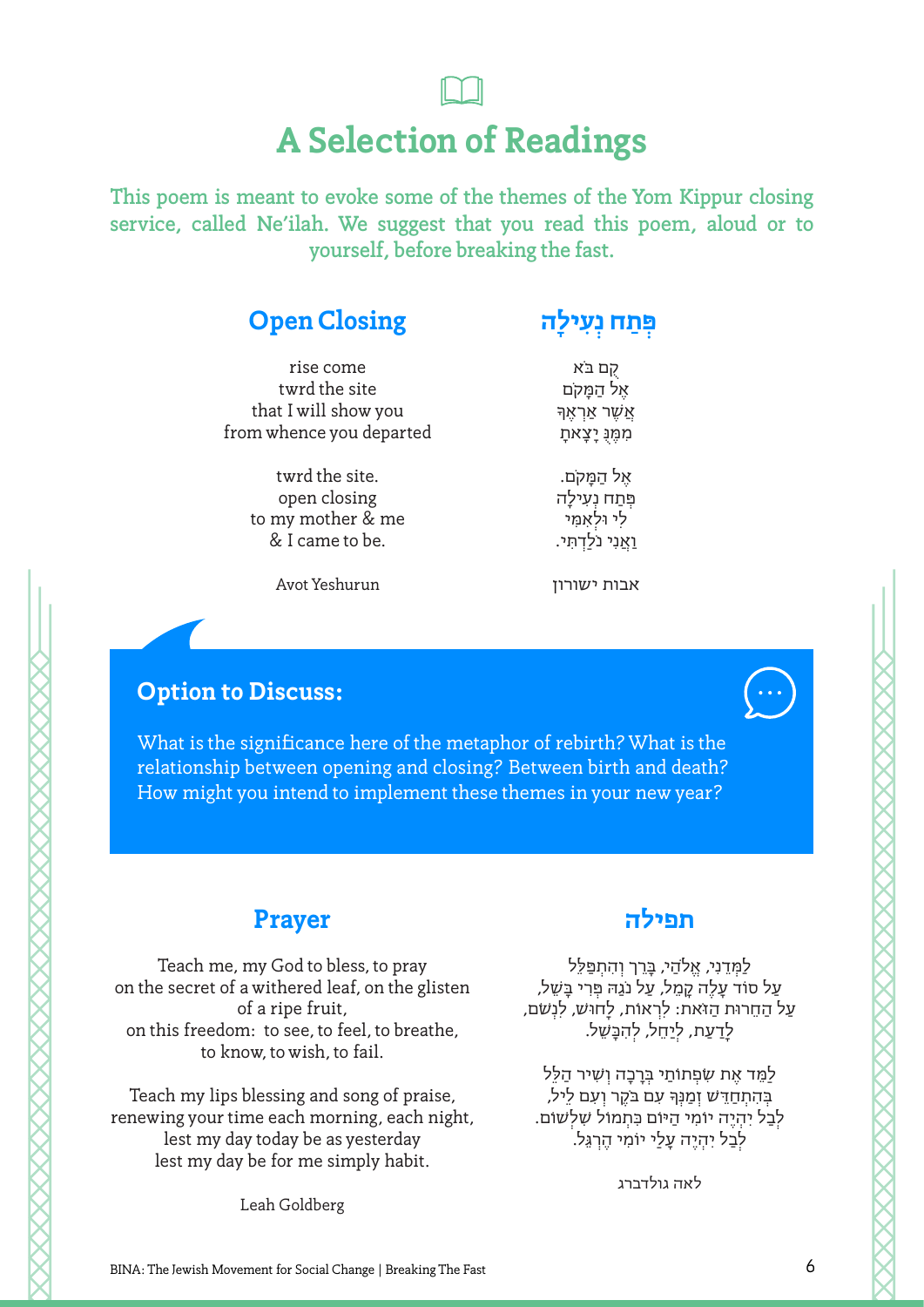

### **Blessings Before the Meal**

**Since Yom Kippur is understood to be the "Shabbat Shabbaton" (Sabbath of Sabbaths), we conclude our ritual practice - before breaking the fast - by saying Havdalah, a ceremony that creates separation between the holiday and our daily lives. You might use a lighted candle, a cup of wine, and any scented spice. You might choose to use these traditional words or blessings of your own.**

#### **Blessing over the Wine**

**ֶן ְ ִר ַ י הגָּפ ָ העוֹלָם, בּוֵֹר ּא פ ּת ֱ ה יי אל ֵֹהינוּ ֶ מלֶך ַ א ָ ָּרוּך ב Blessed are You, Adonai our God, Ruler of the universe, Creator of the fruit of the vine** Alternative: Blessed be the world that produces such fruit, and the hands that labored to turn such fruit into wine.

### **Blessing Over the Spices**

בָּרוּךְ אַתָּה יי אֱלֹהֵינוּ מֶלֶךְ הָעוֹלָם, בּוֹרֵא מִינֵי בְשָׂמִים **Blessed are You, Adonai our God, Ruler of the universe, Creator of many kinds of spices** Alternative: Blessed be this world which has such a beautiful diversity of scents, and we are grateful for our ability to appreciate them.

### **Blessing Over the Fire**

 **ָ העוֹלָם, בּוֵֹר ְ א מאוֵֹר ָ י ה ֵאש ּת ֱ ה יי אל ֵֹהינוּ ֶ מלֶך ַ א ָ ָּרוּך ב Blessed are You, Adonai our God, Ruler of the universe, Creator of the fire's light** Alternative: We are grateful for the atoms and energy of the universe that produce this fire and our ability to enjoy its light and warmth.

### **Blessing of Distinction**

בָּרוּךְ אַתָּה יי אֱלֹהֵינוּ מֶלֶךְ הָעוֹלָם, הַמַּבְדִּיל בֵּין קֹדֶשׁ לְחוֹל, בֵּין אוֹר לְחֹשֶׁךְ, (בֵּין יִשְׂרָאֵל לְעַמִּים), בֵּין יוֹם הַשְׁבִיעִי לְשֵׁשֶׁת יְמֵי הַמַּעֲשֶׂה, בָּרוּךְ אַתָּה יי, הַמַּבְדִּיל בֵּין קֹדֶשׁ לְחוֹל **Blessed are You, Eternal our God, Ruler of the universe, Who distinguishes between the sacred and the profane, between light and darkness, (between Israel and other people of the world), between the seventh day and the six days of the week. Blessed are You, Who distinguishes between the sacred and the profane.**

Alternative: We are thankful for our capacity to make distinctions among different times, places and things. May we use this capacity to sanctify special times, and bring sanctity into ordinary times. May we use this capacity to add meaning to our lives and repair the world, to unite and not to divide.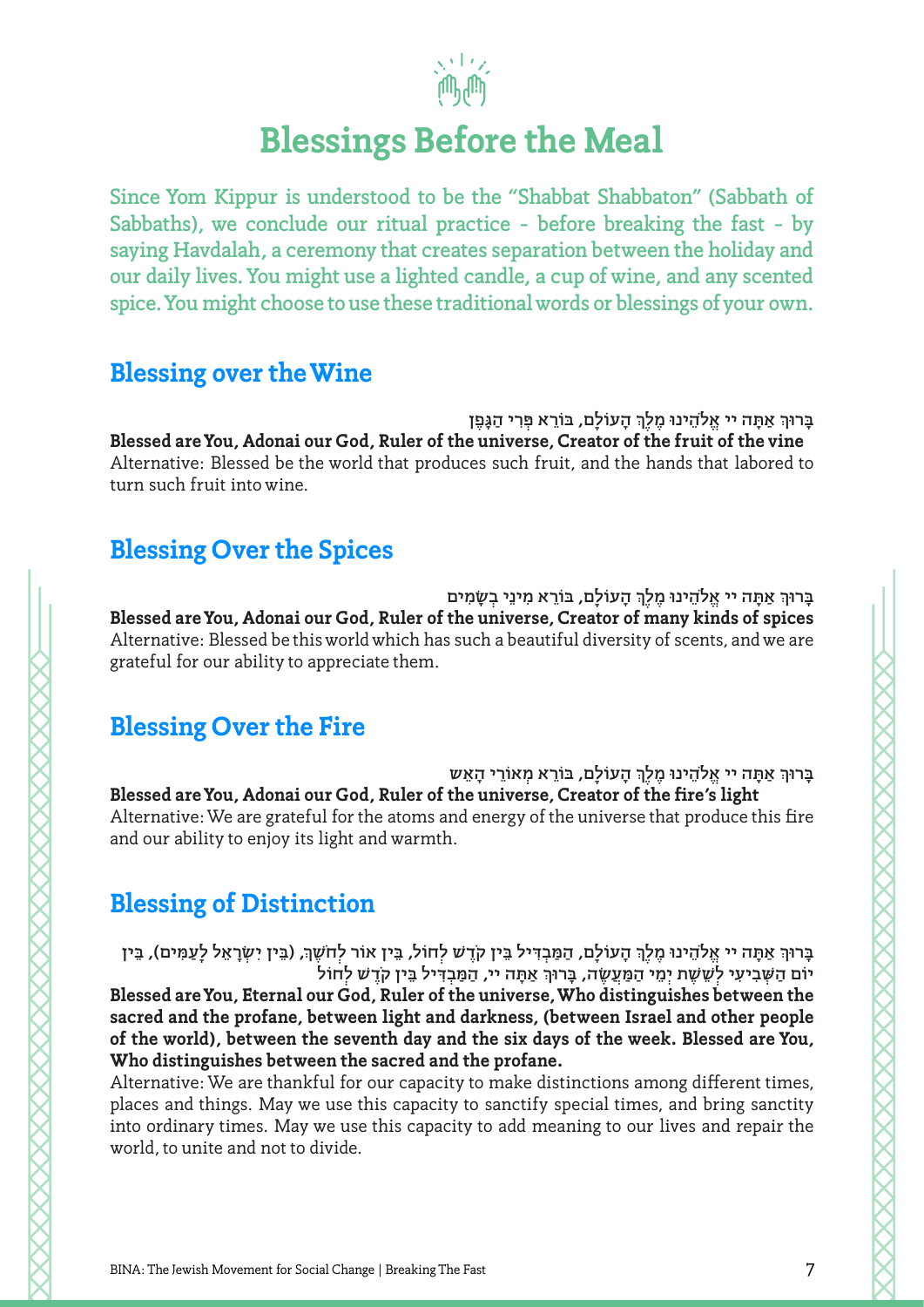

### **Some Traditions For You To Try**

**The following suggested traditions are meant to bookend the traditions that opened our holiday. These acts might symbolize a closing of the work of reflection of the past 25 hours, and are meant to usher in a good start to a new year.** 

### **"A Gitn Kvitel!" (A Good Note!)**

Traditionally, Jews believe that the "judgement" for the new year is sealed on Yom Kippur, and that our fates for the upcoming year are "written" in The Book of Life. However, the Zohar tells us that this "verdict" is not in fact delivered for another 8 days after Yom Kippur! So then, between the close of Yom Kippur and the close of Sukkot (the holiday following Yom Kippur), there is still a possibility of altering the judgment.

There is a hassidic custom during this time to greet other Jews with the Yiddish phrase "a gitn kvitel!" meaning "a good note!" A "kvitel" (pl. kvitlekh) is a small piece of paper containing a petitionary note or request, a prayer or blessing. For hundreds of years, Jews have had the tradition of placing kvitlekh in the cracks for the western wall, with the hope that God will read and answer them. When we say the words, a "gitn kvitel," we wish that our family and friends will be "well-written," that their "note" will contain a good verdict in the year to come. We are also simultaneously suggesting that there is always room for us to write a small note in hopes of alteration.

### **Writing Our Own "Kvitlekh"**

With this tradition in mind, we might write our own notes of hope and addendum in the minutes/hours/days/weeks following Yom Kippur. But instead of putting these notes in the Westerm Wall, we slip them between books on the shelf that we're likely to pull out during the year so that, when we do, we are reminded of the intentions we set.

### **The Journey Onward**

We invite you to end this ceremony with the traditional Tfilat HaDereh, The Traveler's Prayer, which wishes safety for the journey ahead, or with the poem "Prayer" by the modern secular Hebrew poet Leah Goldberg, or by offering blessings to yourself and one another as you journey into a new year.

#### **The Traveler's Prayer:**

**May it be Your will, Lord, our God and the God of our ancestors, that You lead us toward peace, guide our footsteps toward peace, and make us reach our desired destination for life, gladness, and peace. May You rescue us from the hand of every foe, ambush along the way, and from all manner of punishments that assemble to come to earth. May You send blessing in our handiwork, and grant us grace, kindness, and mercy in Your eyes and in the eyes of all who see us. May You hear the sound of our humble request because You are God Who hears prayer requests. Blessed are You, Lord, Who hears prayer.**